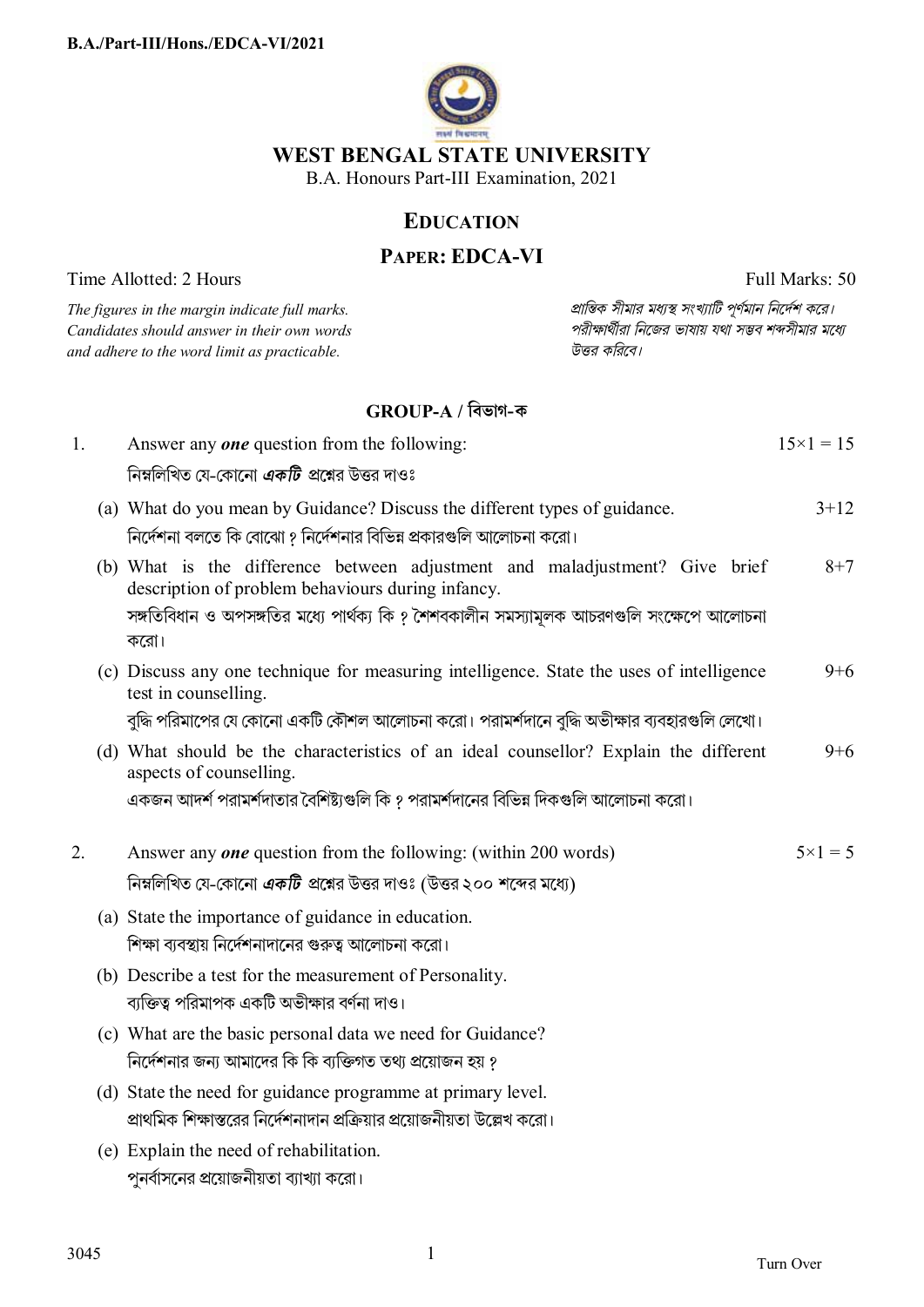#### **B.A./Part-III/Hons./EDCA-VI/2021**

| 3. | Answer any <i>five</i> questions from the following:<br>নিম্নলিখিত যে-কোনো <i>পাঁচটি প্র</i> শ্নের উত্তর দাওঃ |                                                                                                    |                                                                           |                  |  |  |
|----|---------------------------------------------------------------------------------------------------------------|----------------------------------------------------------------------------------------------------|---------------------------------------------------------------------------|------------------|--|--|
|    |                                                                                                               | (i) What are the qualities a counsellor should have?<br>একজন পরামর্শদাতার কোন গুণগুলি থাকা দরকার ? | (A) Honesty (B) Discipline (C) Knowledge of philosophy (D) All of these   |                  |  |  |
|    | $(A)$ সততা                                                                                                    | $(B)$ শৃত্মলা                                                                                      | $(C)$ দর্শনের জ্ঞান                                                       | $(D)$ সবকটি      |  |  |
|    |                                                                                                               | (ii) How many types of counselling are there?                                                      |                                                                           |                  |  |  |
|    | $(A)$ 2                                                                                                       | $(B)$ 3                                                                                            | $(C)$ 4                                                                   | $(D)$ 6          |  |  |
|    | পরামর্শদানকে কটি ভাগে ভাগ করা যায় ?                                                                          |                                                                                                    |                                                                           |                  |  |  |
|    | (A)                                                                                                           | $(B)$ $\circ$                                                                                      | $(C)$ 8                                                                   | $(D)$ ৬          |  |  |
|    |                                                                                                               | (iii) Rorschach ink blot test is an example of                                                     |                                                                           |                  |  |  |
|    | (A) Intelligence test                                                                                         |                                                                                                    | (B) Creativity test                                                       |                  |  |  |
|    | (C) Personality test                                                                                          |                                                                                                    | (D) None of these                                                         |                  |  |  |
|    | রর্সা কালির ছাপের অভীক্ষা হল -                                                                                |                                                                                                    |                                                                           |                  |  |  |
|    | (A) বুদ্ধির অভীক্ষা                                                                                           |                                                                                                    | (B) সৃজনশীলতার অভীক্ষা                                                    |                  |  |  |
|    | (C) ব্যক্তিত্ব অভীক্ষা                                                                                        |                                                                                                    | (D) কোনোটাই সঠিক নয়                                                      |                  |  |  |
|    | (iv) When a counsellor emphasises on the problem, then it is called                                           |                                                                                                    |                                                                           |                  |  |  |
|    | (A) Eclectic counselling<br>(B) Non-Directive counselling                                                     |                                                                                                    |                                                                           |                  |  |  |
|    | (C) Directive counselling<br>(D) Group counselling                                                            |                                                                                                    |                                                                           |                  |  |  |
|    |                                                                                                               |                                                                                                    | যখন পরামর্শদাতা সমস্যার উপর গুরুত্ব আরোপ করেন, তখন সেই প্রকারটিকে বলা হয় |                  |  |  |
|    | $(A)$ সমন্বয়ী পরামর্শদান                                                                                     |                                                                                                    | $(B)$ পরোক্ষ পরামর্শদান                                                   |                  |  |  |
|    | (C) প্ৰত্যক্ষ পরামর্শদান                                                                                      |                                                                                                    | (D) দলগত পরামর্শদান                                                       |                  |  |  |
|    | (v) One of the supporter of Eclectic Counselling technique is                                                 |                                                                                                    |                                                                           |                  |  |  |
|    | $(A)$ Thorne                                                                                                  | (B) Williamson                                                                                     | (C) Carl Rogers                                                           | (D) Bordin       |  |  |
|    | সমন্বয়ী পরামর্শদানের অন্যতম সমর্থক হলেন                                                                      |                                                                                                    |                                                                           |                  |  |  |
|    | $(A)$ থৰ্ন                                                                                                    | (B) উইলিয়ামসন (C) কাৰ্ল রজার্স                                                                    |                                                                           | (D) বৰ্ডিন       |  |  |
|    |                                                                                                               | (vi) 'Adjustment is a psycho dynamic process' — who said this?                                     |                                                                           |                  |  |  |
|    | (A) Jersild                                                                                                   | (B) Freud                                                                                          | (C) Jean Piaget                                                           | (D) Allport      |  |  |
|    | 'সঙ্গতি বিধান হল একটি সাইকো-ডায়ানামিক ধারণা' ব্যাখ্যা করেছেন                                                 |                                                                                                    |                                                                           |                  |  |  |
|    | $(A)$ জারশিল্ড                                                                                                | $(B)$ ফ্রয়েড                                                                                      | (C) জাঁ পিয়াজে                                                           | $(D)$ আলপোর্ট    |  |  |
|    | (vii) A positive type of Defence Mechanism is                                                                 |                                                                                                    |                                                                           |                  |  |  |
|    | (A) Rationalisation (B) Sublimation                                                                           |                                                                                                    | (C) Projection                                                            | (D) Compensation |  |  |
|    | একটি ইতিবাচক ব্যক্তিত্ব-সংরক্ষণ প্রয়াস হল                                                                    |                                                                                                    |                                                                           |                  |  |  |
|    | (A) যুক্তিকরণ                                                                                                 | (B) উদগতি সাধন                                                                                     | $(C)$ অভিক্ষেপ                                                            | (D) পূরণ প্রয়াস |  |  |
|    | (viii) 'Aggression' is a-                                                                                     |                                                                                                    |                                                                           |                  |  |  |
|    | (A) Cognitive disorder                                                                                        |                                                                                                    | (B) Eating disorder                                                       |                  |  |  |
|    | (C) Sleeping disorder                                                                                         |                                                                                                    | (D) Conduct disorder                                                      |                  |  |  |
|    | 'আগ্ৰাসন ধৰ্মীতা' হল-                                                                                         |                                                                                                    |                                                                           |                  |  |  |
|    | (A) জ্ঞানমূলক বৈকল্য                                                                                          |                                                                                                    | (B) খাদ্যজনিত বৈকল্য                                                      |                  |  |  |
|    | (C) নিদ্ৰাজনিত বৈকল্য                                                                                         |                                                                                                    | (D) আচরণজনিত বৈকল্য                                                       |                  |  |  |

 $1 \times 5 = 5$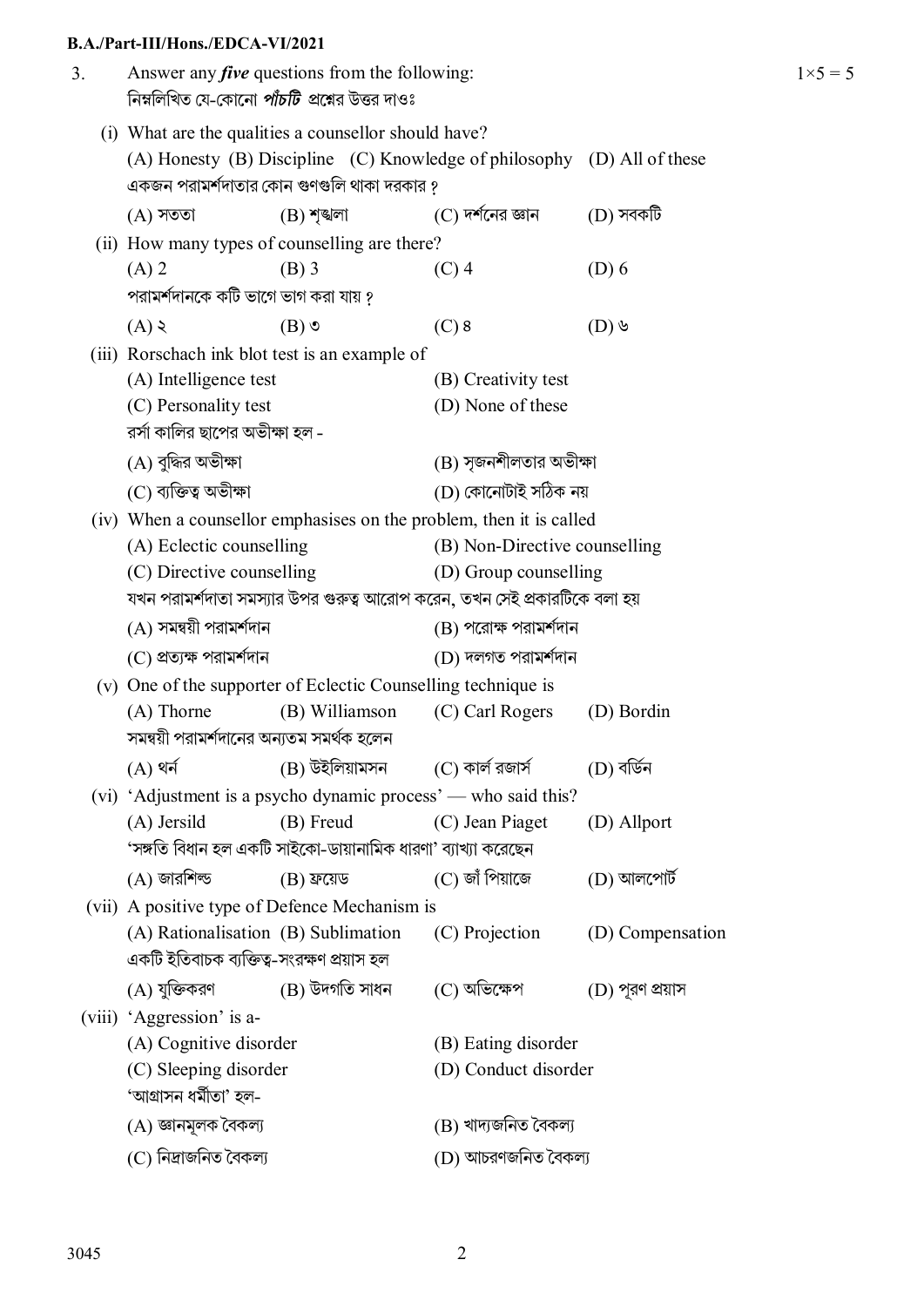#### **B.A./Part-III/Hons./EDCA-VI/2021**

# **GROUP-B / িবভাগ-খ**

| (a) Define Special Education. Briefly discuss its objectives and characteristics.<br>বিশেষ শিক্ষার সংজ্ঞা দাও। বিশেষ শিক্ষার উদ্দেশ্য ও বৈশিষ্ট্যগুলি সম্পর্কে বিস্তারিত আলোচনা করো।<br>(b) Trace the development of special education in India since independence. State the<br>need for the organization and administration of special education.<br>ভারতবর্ষে স্বাধীনতা পরবর্তী যুগে বিশেষ ধর্মী শিক্ষার বিকাশ আলোচনা করো। বিশেষ ধর্মী শিক্ষার সংগঠন<br>এবং প্রশাসনের প্রয়োজনীয়তা উল্লেখ করো।<br>(c) Who are the slow learners? Discuss their special needs and problems. How would a $3+4+4+4$<br>teacher provide educational support to the slow learner?<br>ধীরগতি সম্পন্ন শিশু কাদের বলা হয় ? এই শিশুদের বিশেষ চাহিদা ও সমস্যাগুলি আলোচনা করো। কিভাবে<br>একজন শিক্ষক ধীরগতি সম্পন্ন শিশুদের শিক্ষাগত সহায়তা করবেন ?<br>(d) Define Juvenile Delinquents. What are the factors responsible for delinquency?<br>Mention a few strategies to reduce delinquency.<br>'কিশোর অপরাধ'-এর সংজ্ঞা দাও। কিশোর অপরাধের ক্ষেত্রে প্রভাব বিস্তারকারী উপাদানগুলি কি কি ?<br>কিশোর অপরাধ হ্রাস করার কৌশল উল্লেখ করো।<br>Answer any one question from the following: (within 200 words)<br>5.<br>নিম্নলিখিত যে-কোনো <i>একটি</i> প্রশ্নের উত্তর দাওঃ (২০০ শব্দের মধ্যে)<br>(a) What are the differences between Inclusive education and Special education?<br>অন্তর্ভুক্তিমূলক শিক্ষা ও বিশেষ ধর্মী শিক্ষার মধ্যে পার্থক্যগুলি কি কি ?<br>(b) Write a short note on era of prohibition.<br>Era of prohibition-এর উপর একটি সংক্ষিপ্ত টীকা লেখো। | $15 \times 1 = 15$ |
|-----------------------------------------------------------------------------------------------------------------------------------------------------------------------------------------------------------------------------------------------------------------------------------------------------------------------------------------------------------------------------------------------------------------------------------------------------------------------------------------------------------------------------------------------------------------------------------------------------------------------------------------------------------------------------------------------------------------------------------------------------------------------------------------------------------------------------------------------------------------------------------------------------------------------------------------------------------------------------------------------------------------------------------------------------------------------------------------------------------------------------------------------------------------------------------------------------------------------------------------------------------------------------------------------------------------------------------------------------------------------------------------------------------------------------------------------------------------------------------------------------------------------------------------|--------------------|
|                                                                                                                                                                                                                                                                                                                                                                                                                                                                                                                                                                                                                                                                                                                                                                                                                                                                                                                                                                                                                                                                                                                                                                                                                                                                                                                                                                                                                                                                                                                                         | $4+5+6$            |
|                                                                                                                                                                                                                                                                                                                                                                                                                                                                                                                                                                                                                                                                                                                                                                                                                                                                                                                                                                                                                                                                                                                                                                                                                                                                                                                                                                                                                                                                                                                                         | $8 + 7$            |
|                                                                                                                                                                                                                                                                                                                                                                                                                                                                                                                                                                                                                                                                                                                                                                                                                                                                                                                                                                                                                                                                                                                                                                                                                                                                                                                                                                                                                                                                                                                                         |                    |
|                                                                                                                                                                                                                                                                                                                                                                                                                                                                                                                                                                                                                                                                                                                                                                                                                                                                                                                                                                                                                                                                                                                                                                                                                                                                                                                                                                                                                                                                                                                                         | $5 + 7 + 3$        |
|                                                                                                                                                                                                                                                                                                                                                                                                                                                                                                                                                                                                                                                                                                                                                                                                                                                                                                                                                                                                                                                                                                                                                                                                                                                                                                                                                                                                                                                                                                                                         |                    |
|                                                                                                                                                                                                                                                                                                                                                                                                                                                                                                                                                                                                                                                                                                                                                                                                                                                                                                                                                                                                                                                                                                                                                                                                                                                                                                                                                                                                                                                                                                                                         | $5 \times 1 = 5$   |
|                                                                                                                                                                                                                                                                                                                                                                                                                                                                                                                                                                                                                                                                                                                                                                                                                                                                                                                                                                                                                                                                                                                                                                                                                                                                                                                                                                                                                                                                                                                                         |                    |
|                                                                                                                                                                                                                                                                                                                                                                                                                                                                                                                                                                                                                                                                                                                                                                                                                                                                                                                                                                                                                                                                                                                                                                                                                                                                                                                                                                                                                                                                                                                                         |                    |
|                                                                                                                                                                                                                                                                                                                                                                                                                                                                                                                                                                                                                                                                                                                                                                                                                                                                                                                                                                                                                                                                                                                                                                                                                                                                                                                                                                                                                                                                                                                                         |                    |
| (c) Write a short note on 'Autism'.<br>'অটিসম্'-এর উপর একটি সংক্ষিপ্ত টীকা লেখো।                                                                                                                                                                                                                                                                                                                                                                                                                                                                                                                                                                                                                                                                                                                                                                                                                                                                                                                                                                                                                                                                                                                                                                                                                                                                                                                                                                                                                                                        |                    |
| (d) What is meant by educationally blind?<br>শিক্ষাগত দৃষ্টিতে অন্ধ বলতে কি বোঝানো হয় ?                                                                                                                                                                                                                                                                                                                                                                                                                                                                                                                                                                                                                                                                                                                                                                                                                                                                                                                                                                                                                                                                                                                                                                                                                                                                                                                                                                                                                                                |                    |
| (e) What is meant by 'Cerebral Palsy'?<br>'সেরিব্রাল পালসি' বলতে কি বোঝায় ?                                                                                                                                                                                                                                                                                                                                                                                                                                                                                                                                                                                                                                                                                                                                                                                                                                                                                                                                                                                                                                                                                                                                                                                                                                                                                                                                                                                                                                                            |                    |
| Answer any <i>five</i> questions from the following:<br>6.<br>নিম্নলিখিত যে-কোনো <i>পাঁচটি প্র</i> শ্নের উত্তর দাওঃ                                                                                                                                                                                                                                                                                                                                                                                                                                                                                                                                                                                                                                                                                                                                                                                                                                                                                                                                                                                                                                                                                                                                                                                                                                                                                                                                                                                                                     | $1 \times 5 = 5$   |
| (i) Which Ministry is responsible for rehabilitation for disabled persons?                                                                                                                                                                                                                                                                                                                                                                                                                                                                                                                                                                                                                                                                                                                                                                                                                                                                                                                                                                                                                                                                                                                                                                                                                                                                                                                                                                                                                                                              |                    |
| (B) Education<br>(A) Human Resource Development                                                                                                                                                                                                                                                                                                                                                                                                                                                                                                                                                                                                                                                                                                                                                                                                                                                                                                                                                                                                                                                                                                                                                                                                                                                                                                                                                                                                                                                                                         |                    |
| (D) Ministry of Finance<br>(C) Ministry for Disabled Persons                                                                                                                                                                                                                                                                                                                                                                                                                                                                                                                                                                                                                                                                                                                                                                                                                                                                                                                                                                                                                                                                                                                                                                                                                                                                                                                                                                                                                                                                            |                    |
| কোন মন্ত্রকটি প্রতিবন্ধী মানুষদের পুনর্বাসনের দায়িত্ব পালন করে ?                                                                                                                                                                                                                                                                                                                                                                                                                                                                                                                                                                                                                                                                                                                                                                                                                                                                                                                                                                                                                                                                                                                                                                                                                                                                                                                                                                                                                                                                       |                    |
| (A) মানব সম্পদ উন্নয়ন মন্ত্ৰক<br>(B) শিক্ষা মন্ত্ৰক                                                                                                                                                                                                                                                                                                                                                                                                                                                                                                                                                                                                                                                                                                                                                                                                                                                                                                                                                                                                                                                                                                                                                                                                                                                                                                                                                                                                                                                                                    |                    |
| (C) প্ৰতিবন্ধীদের জন্য গঠিত মন্ত্ৰক<br>(D) অৰ্থ মন্ত্ৰক                                                                                                                                                                                                                                                                                                                                                                                                                                                                                                                                                                                                                                                                                                                                                                                                                                                                                                                                                                                                                                                                                                                                                                                                                                                                                                                                                                                                                                                                                 |                    |
| (ii) The IQ level of gifted child is<br>প্রতিভাবান শিশুর বুদ্ধাঙ্কের স্তর হল                                                                                                                                                                                                                                                                                                                                                                                                                                                                                                                                                                                                                                                                                                                                                                                                                                                                                                                                                                                                                                                                                                                                                                                                                                                                                                                                                                                                                                                            |                    |
| $(A)$ 90-100<br>$(C)$ 120-140<br>$(B)$ 100-110<br>(D) $140-160$                                                                                                                                                                                                                                                                                                                                                                                                                                                                                                                                                                                                                                                                                                                                                                                                                                                                                                                                                                                                                                                                                                                                                                                                                                                                                                                                                                                                                                                                         |                    |